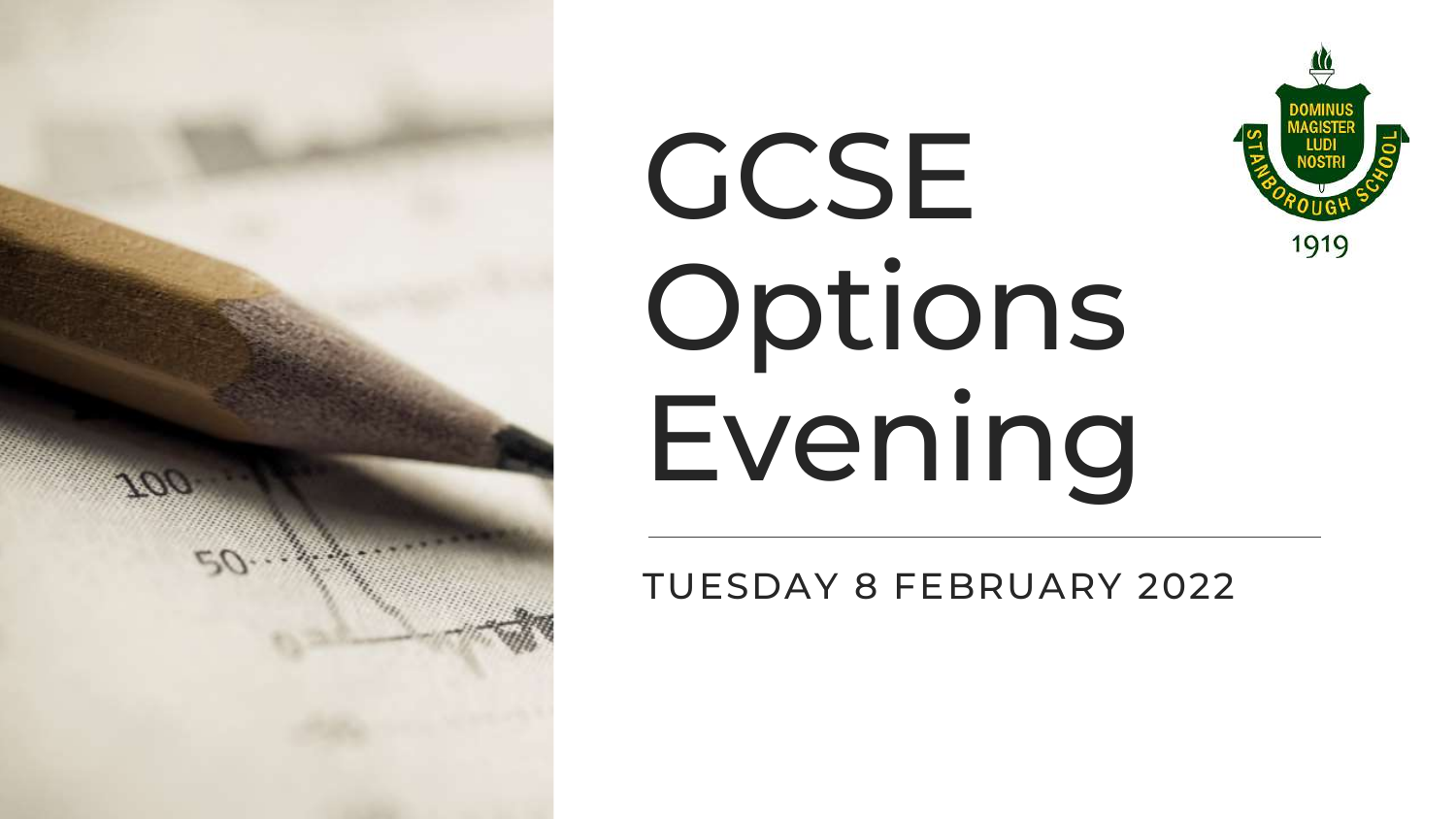

# Which GCSE Subjects should you take?

A GUIDE TO CHOOSING SUBJECTS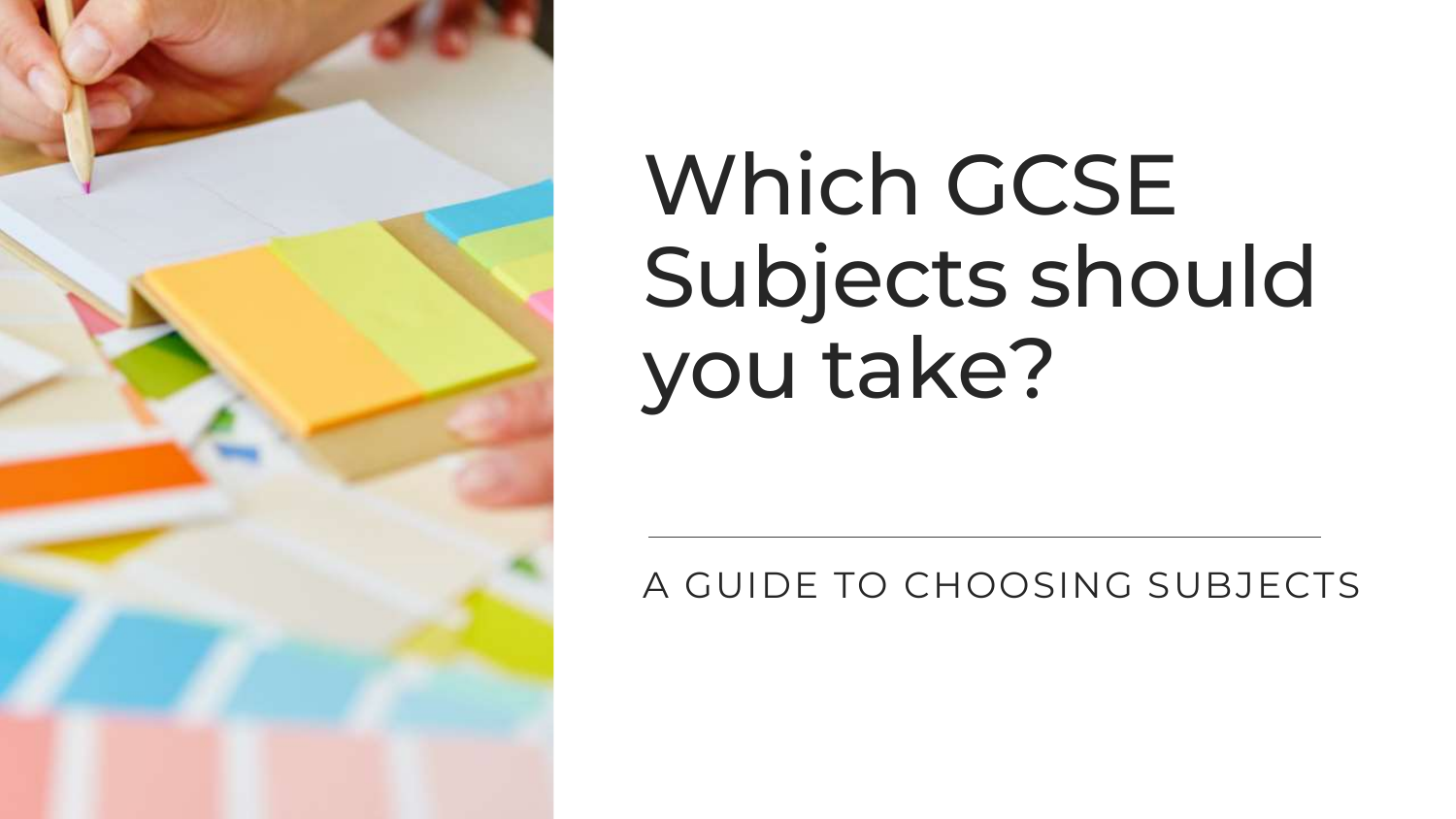### **Which** subjects are compulsory?

These include: English Language English Literature Maths Biology **Chemistry** Physics Religious Studies PE (Games) (Not GCSE) PSHE/Citizenship/Careers (Not GCSE)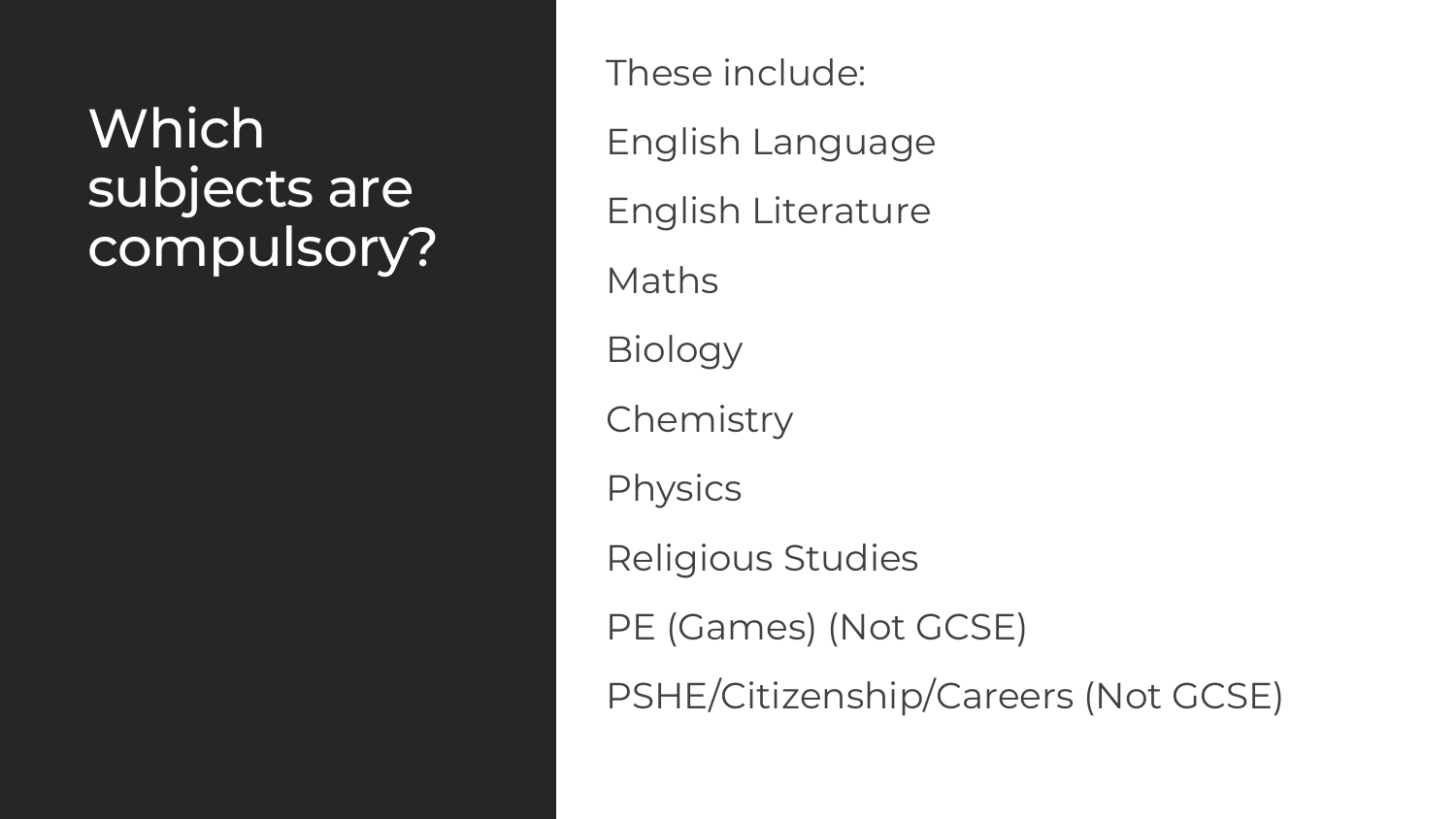

However, in order to support these compulsory subjects, you will also have the opportunity to select two or three other subjects of your own choice. These include French, Spanish, Geography, History, Art, Business, Computer Science, Music.

''Due to the impact of Covid-19, we must look at the situation with a lot of compassion and understanding''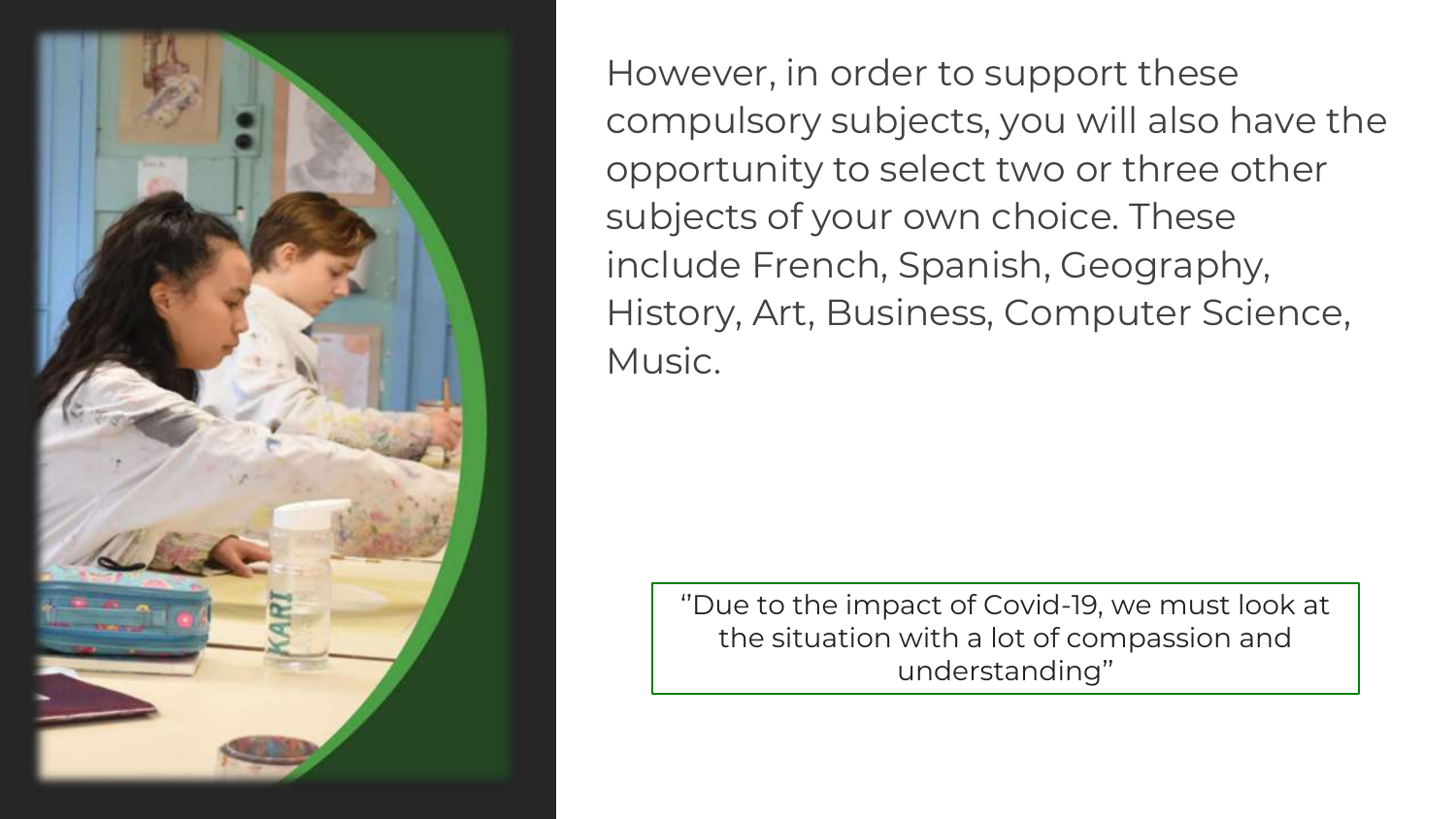1. Focus on your passions and aspirations

Gaining a qualification in a subject that you don't enjoy is no use to you if it means your grades suffer as a result.

What's more, if you are not passionate about the subject, you are not going to follow that path in the future.

Learning should be a propeller for your personal development and career aspirations, so the most important thing you can do is pick the subjects that you are interested in!

What fuels your curiosity?

What motivates you?

What ideas and concepts are you fascinated by?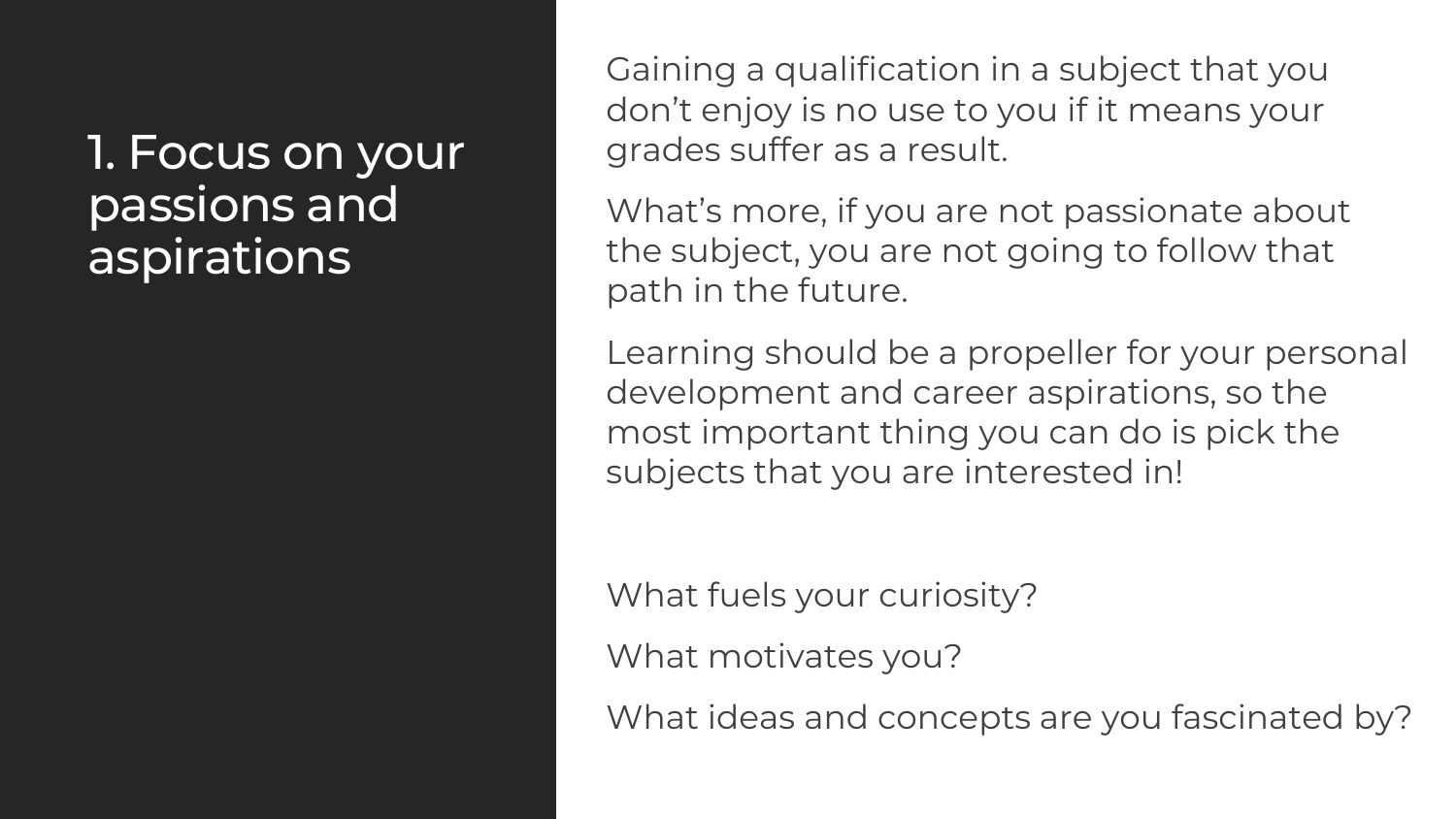2. Choose subjects which link to your chosen career path



You are still very young to be thinking about what job you want. And the fact is that throughout life, most adults switch jobs every five years on average anyway. So, we're not suggesting that you need to have it all figured out, or that what you decide is set in stone.

However, it's good to know your options so you can get a feel for the kind of work you might be interested in.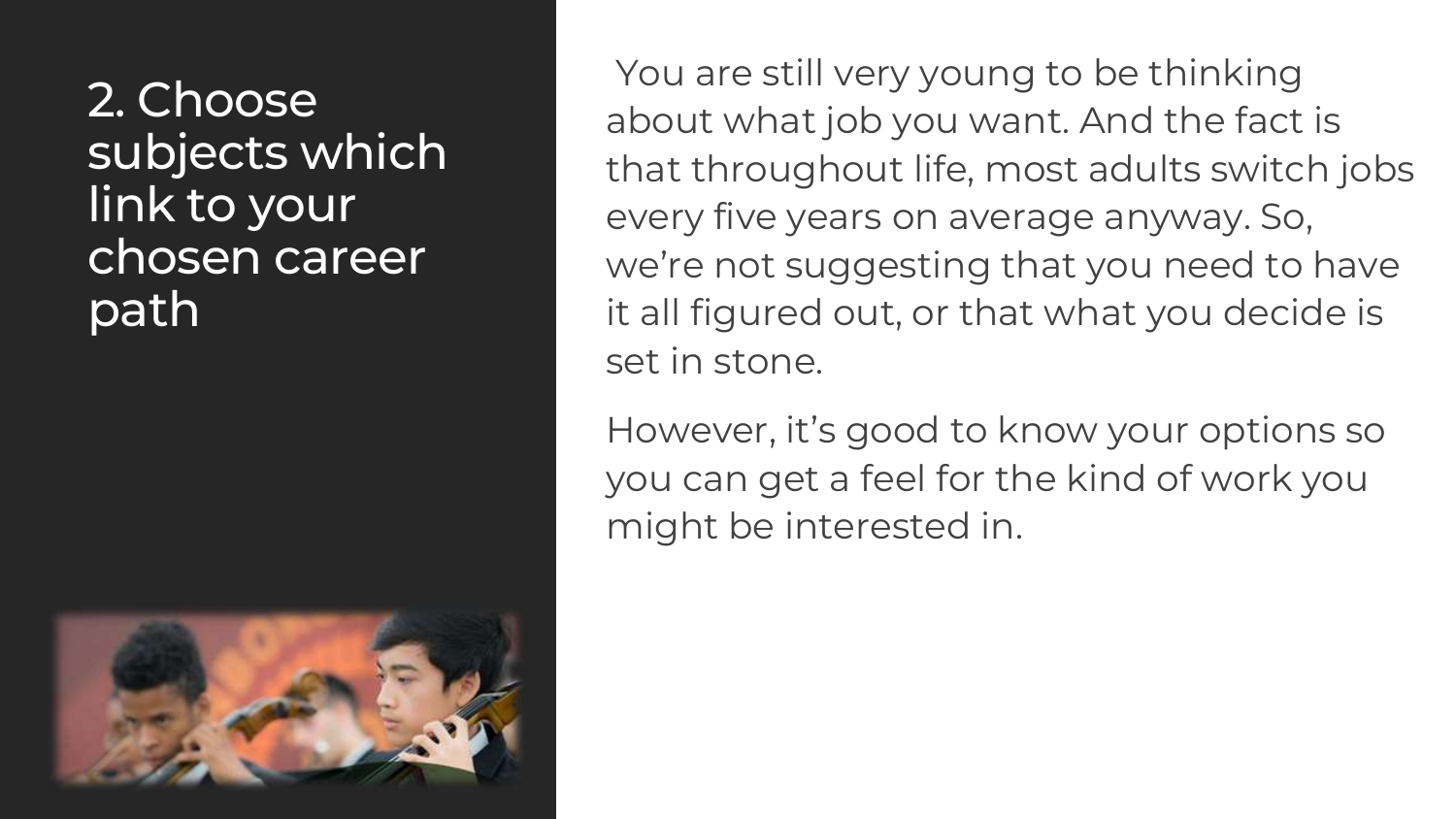3. Decide which subjects you are good at



Think about the subjects you are good at, particularly since these are the ones you are more likely to enjoy.

Being good at one or more subjects can help you with your workload over the next two years, as you will be able to complete the work more quickly and achieve better results.

Also, those subjects you have a natural flair for might inform your career decisions further down the line.

If you're not sure how good you are at a subject, talk to your teacher(s) and ask for their advice.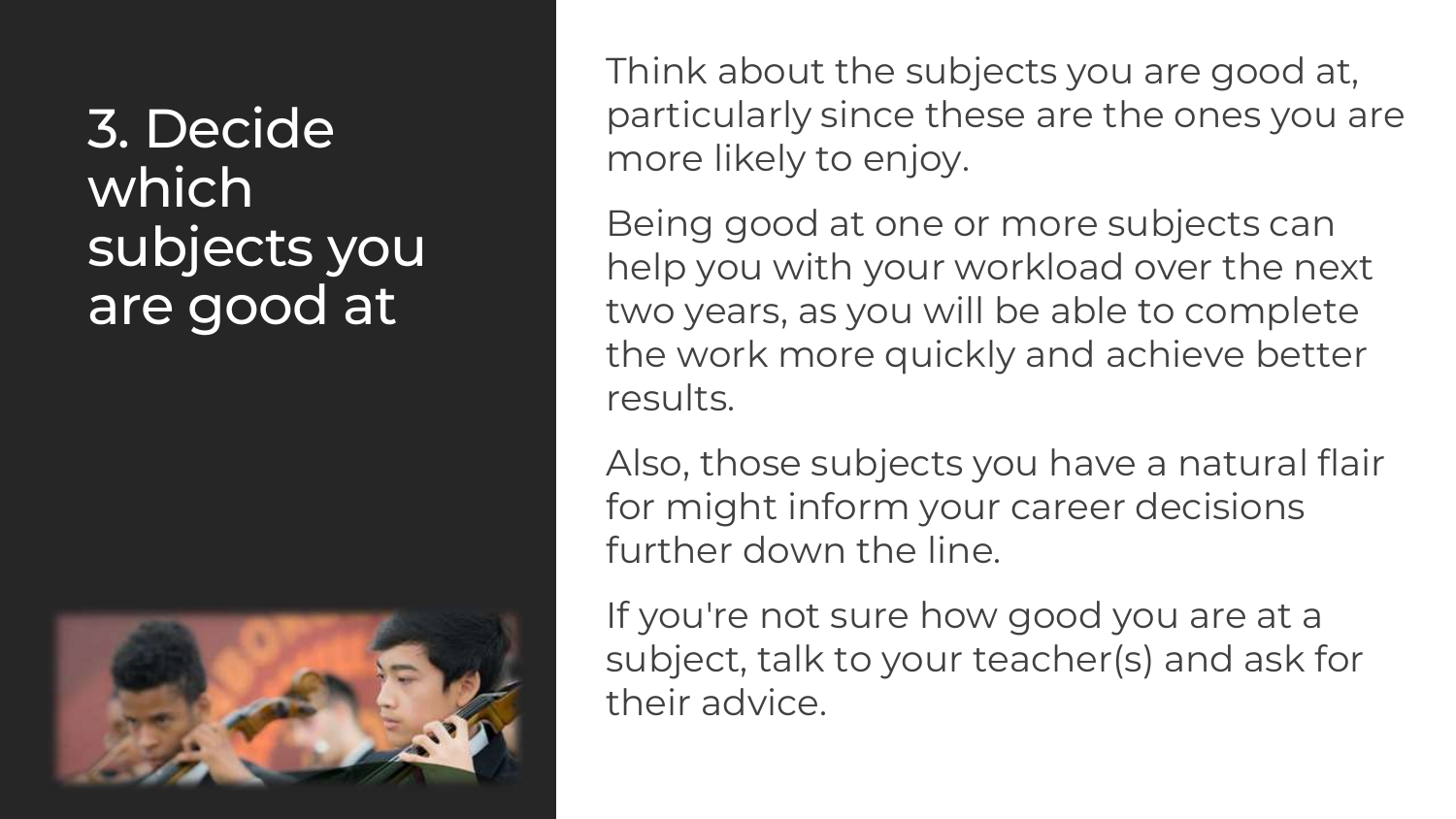#### 4. Don't be influenced by others

It's easy to be tempted by the subjects your friends have chosen, so you can be in the same classes. But whilst school is a social environment, classrooms are for learning! So, whether the GCSEs you pick are popular or not, they will have a huge impact on your future and your friends should have no influence on your decision.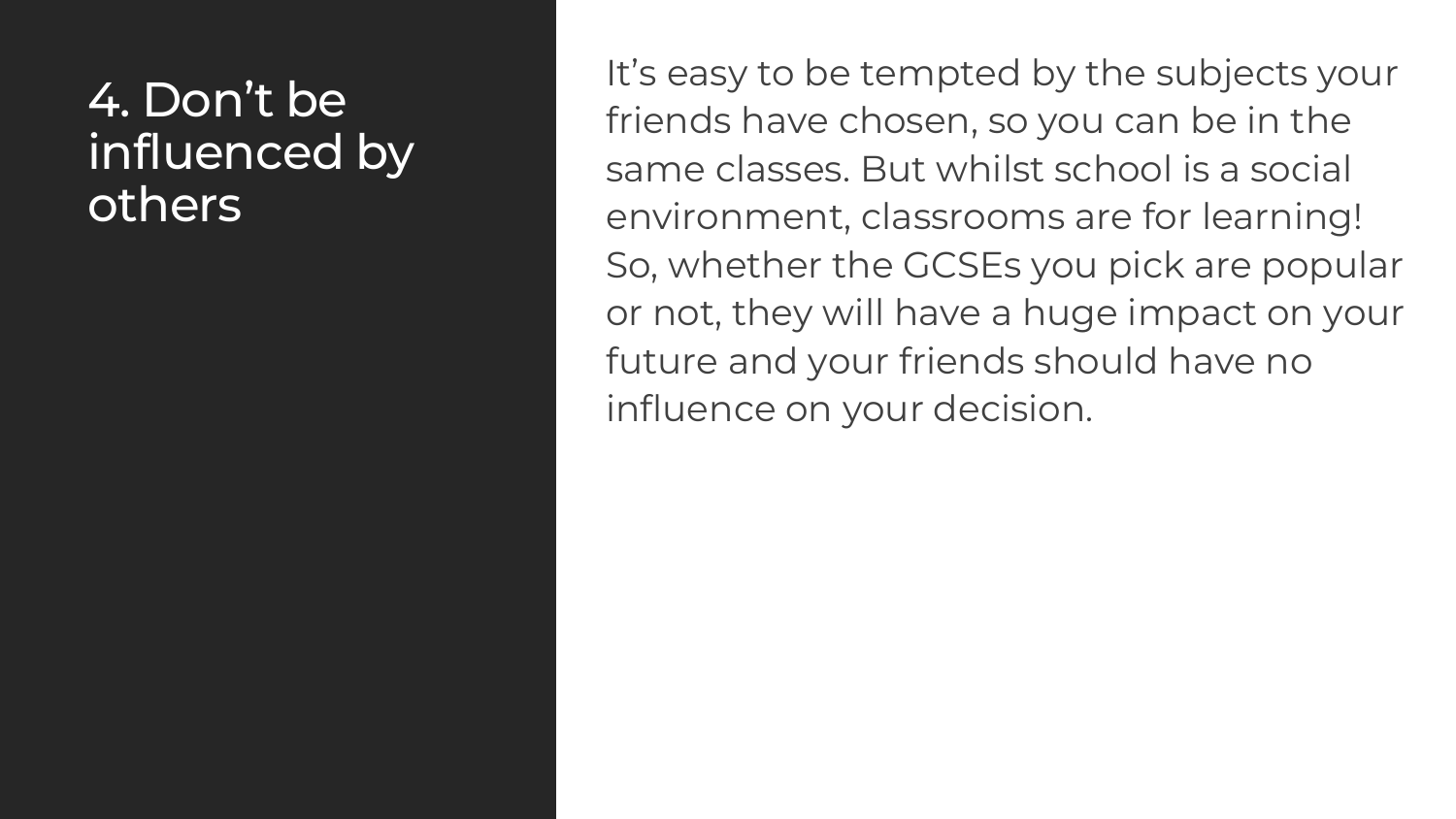## This evening

Music (JA) Languages (EN) Computer Science (LM) Humanities (JB) Biology (KG) Chemistry (AA) Art (SS) Mathematics (LB) Business and English (EH) Deadlines/Timelines (KJ) Q&A Closing Prayer (LV)

*We will not be presenting all subjects however details can be found in the GCSE options parent handbook.*